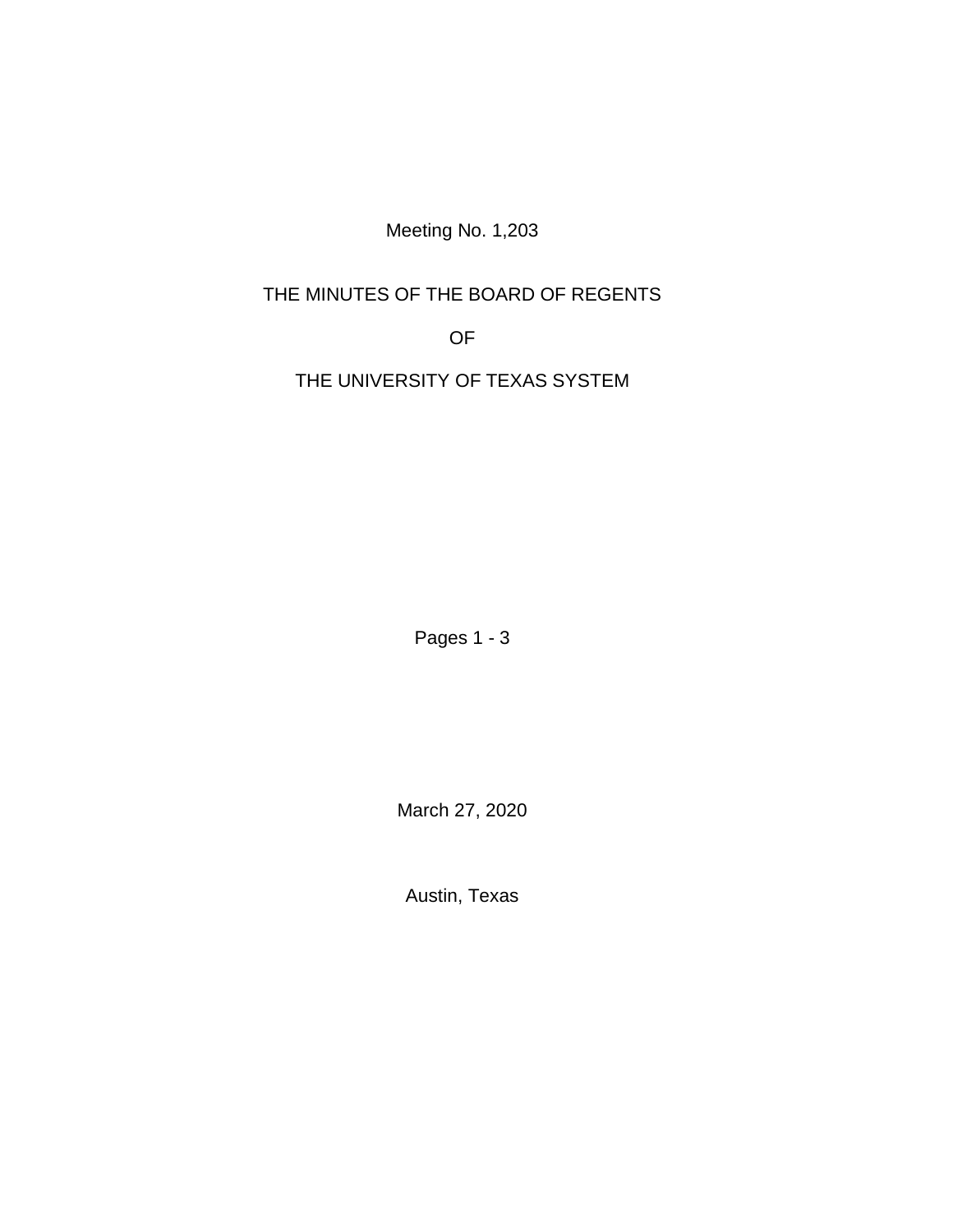## MEETING NO. 1,203

FRIDAY, MARCH 27, 2020.--The members of the Board of Regents of The University of Texas System convened an emergency special called meeting at 12:48 p.m. via telephone conference call on Friday, March 27, 2020, in the Board Room, Second Floor, The University of Texas System Building, 210 West Seventh Street, Austin, Texas, with the below participation.

This meeting was posted with the Secretary of State as an emergency meeting pursuant to Section 551.045 of the *Texas Government Code* as an urgent public necessity existed requiring immediate Board action because of an imminent threat to public health and safety resulting from the COVID-19 pandemic.

ATTENDANCE.--

Present Chairman Eltife Vice Chairman Longoria Vice Chairman Weaver Regent Beck Regent Crain Regent Hicks Regent Jiles Regent Perez Regent Warren Regent Dominguez, Student Regent, nonvoting

In accordance with a notice being duly posted with the Secretary of State and there being a quorum present on the telephone, Chairman Eltife called the meeting to order in Open Session to consider action on the following items.

## AGENDA ITEMS

1. U. T. System Board of Regents: Discussion of issues related to COVID-19 and consideration of temporary delegation of authority to the Chancellor to take and approve certain actions required for U. T. institutions and U. T. System Administration to provide services and support and to maintain necessary and essential operations

Vice Chairman Weaver made the following motion: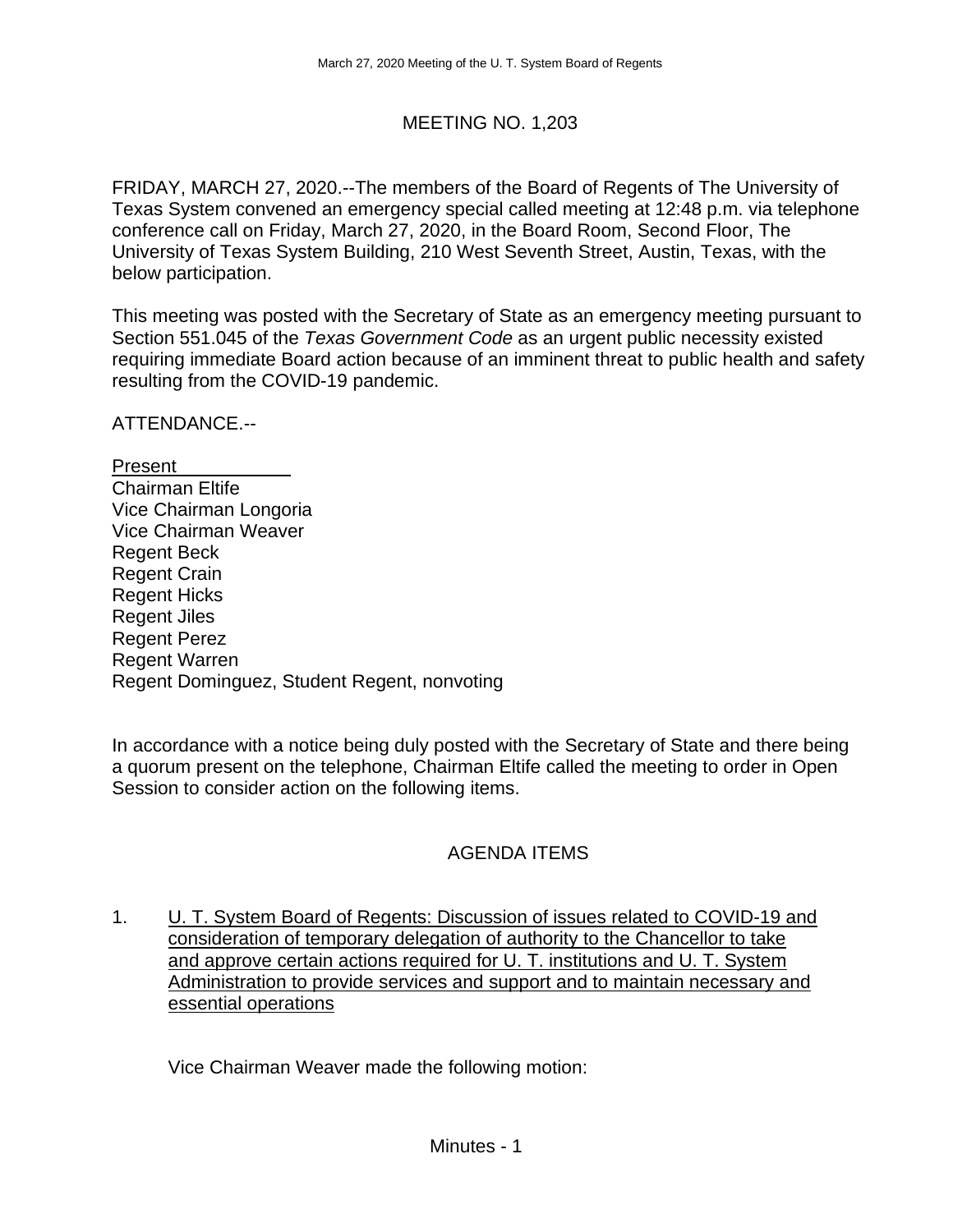I move that the U. T. System Board of Regents authorize the Chancellor to exercise additional authority, as described below, to take or approve actions required for U. T. institutions and U. T. System Administration to assure, to the extent possible, the continuity of all necessary and essential operations, while protecting the health, safety, and welfare of U. T. students, faculty, and staff, as well as members of the public served by U.T. institutions, during the nation's response to the ongoing coronavirus pandemic.

This motion specifically includes authority to approve contracts and agreements for necessary purchases and services related to the emergency response; to approve fund transfers within previously approved institutional operating budgets; and to approve modifications to policies such as, but not limited to, those covering academic matters, admissions criteria, and faculty evaluation schedules as necessary to serve and protect students, faculty, and staff. The delegation does not include authorization to allocate or appropriate funds from the Permanent University Fund, the Available University Fund, or the Internal Lending Fund.

I move that this delegation be effective immediately and continue in force until a determination by the Chairman that it is no longer needed and may be terminated.

And, finally, I move that the Chancellor shall consult with the Chairman before the exercise of such additional delegated authority and shall provide periodic written reports to the Board, at times determined in consultation with the Chairman, outlining the actions taken under this delegation of authority.

The motion was seconded by Regent Beck and passed unanimously.

# BACKGROUND INFORMATION

While the Chancellor has delegated authority from the Board under Regents' Rule 20101 to approve and implement specific actions required for the routine operation of the U. T. System, the Board considered the grant of additional delegation to ensure the continuity of necessary and essential operations at U. T. institutions and U. T. System Administration, while also protecting the health, safety, and welfare of U. T. students, faculty, and staff, during the coronavirus pandemic.

2. U. T. System: Approval of Dual Position of Honor, Trust, or Profit - Appointment by Governor Abbott of John M. Zerwas, M.D., Executive Vice Chancellor for Health Affairs, to the Supply Chain Strike Force relating to COVID-19

Following a motion by Vice Chairman Longoria, which was seconded by Regent Perez, the Board approved the following recommendation: